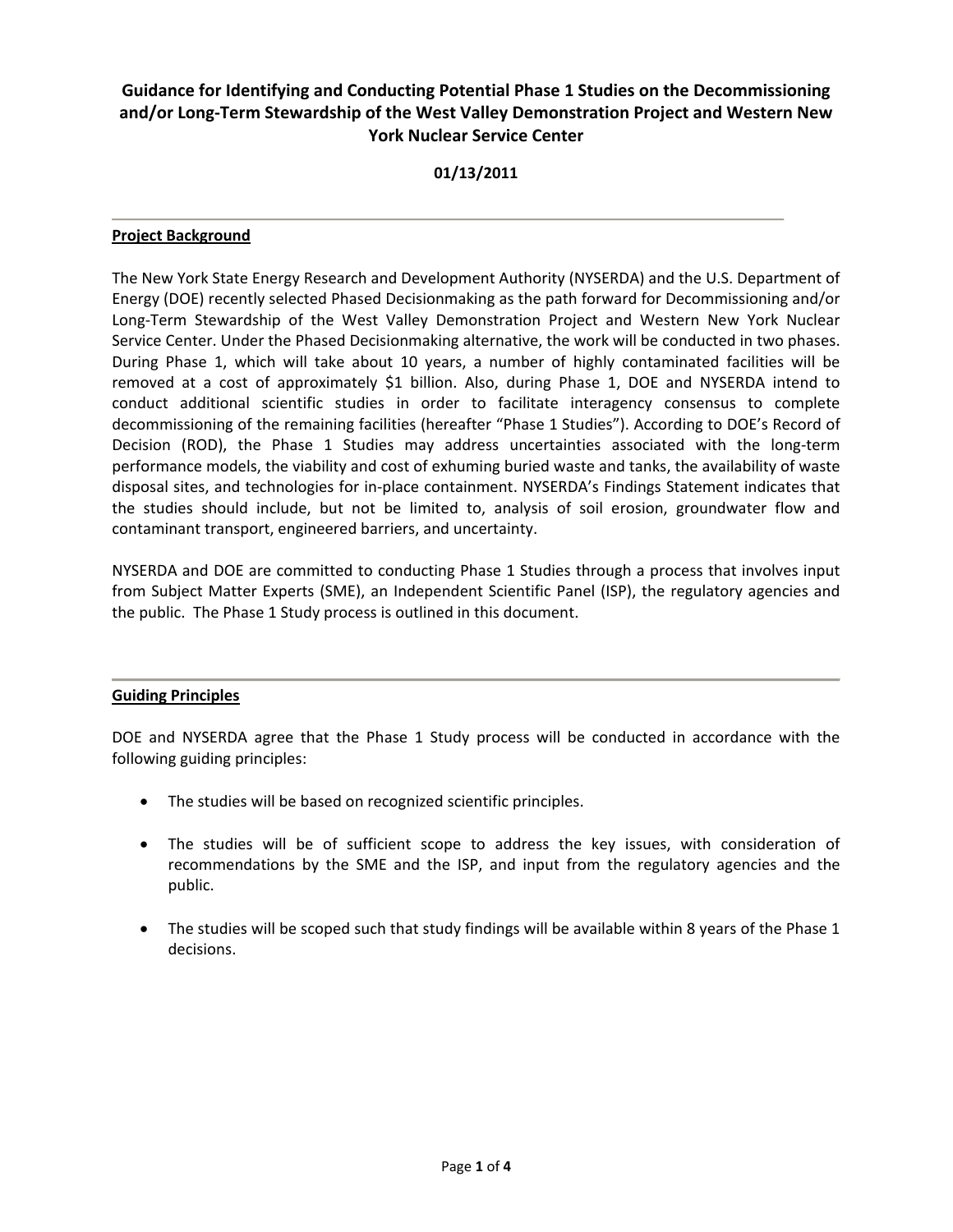# **Core Values of DOE/NYSERDA Team**

- Team members will be treated with trust and respect regardless of affiliation or position.
- Where differences of opinion exist, each agency will strive to understand the other person's or agency's position.
- Each agency will respect the other agency's position.
- Team members will engage in honest discourse.
- Team members will strive to put sound science and the needs of the site ahead of the agencies' needs.
- Team members will act with integrity and transparency.

#### **Expert Support and Facilitation**

DOE and NYSERDA will solicit the opinions of SME specific to each PAS. The SME are technical experts in specific disciplines, and will be tasked with evaluating the PAS and Phase 1 Studies. A three-member ISP will provide independent scientific guidance during the identification and scoping of scientific studies identified by the SME, and will review study plans and activities. The DOE/NYSERDA team will also secure professional facilitation services for the Phase 1 Study process.

#### **Regulatory Input/Interaction**

DOE and NYSERDA will hold routine meetings with the regulatory agencies to discuss the Phase 1 Study process, PAS, and individual scientific studies, their implementation and results.

#### **Public Input/Interaction**

DOE and NYSERDA will hold regular meetings with the public (including the CTF, environmental groups, and other interested stakeholders) to discuss the Phase 1 Study process, PAS, and individual scientific studies, their implementation and results.

#### **Potential Areas of Study**

The following list identifies PAS that have been compiled from various sources. The SME will consider this list and refine the list as needed in identifying Phase 1 Studies. The SME may recommend individual studies to address these PAS. The PAS and individual studies will be modified, as necessary, based on input by DOE and NYSERDA, SME, the ISP, the regulatory agencies and the public.

- Soil erosion
- Groundwater flow and contaminant transport
- Catastrophic release of contamination and impact on Lake Erie
- Slope stability and slope failure
- Seismic hazard
- Probabilistic versus deterministic dose and risk analysis
- Alternate approaches to, costs of, and risks associated with complete waste and tank exhumation
- Viability, cost, and benefit of partial exhumation of waste and removal of contamination
- Exhumation uncertainties and benefit of pilot exhumation activities
- In-place closure containment technologies
- Engineered barrier performance
- Additional characterization needs
- Cost discounting and cost benefit analyses over long time periods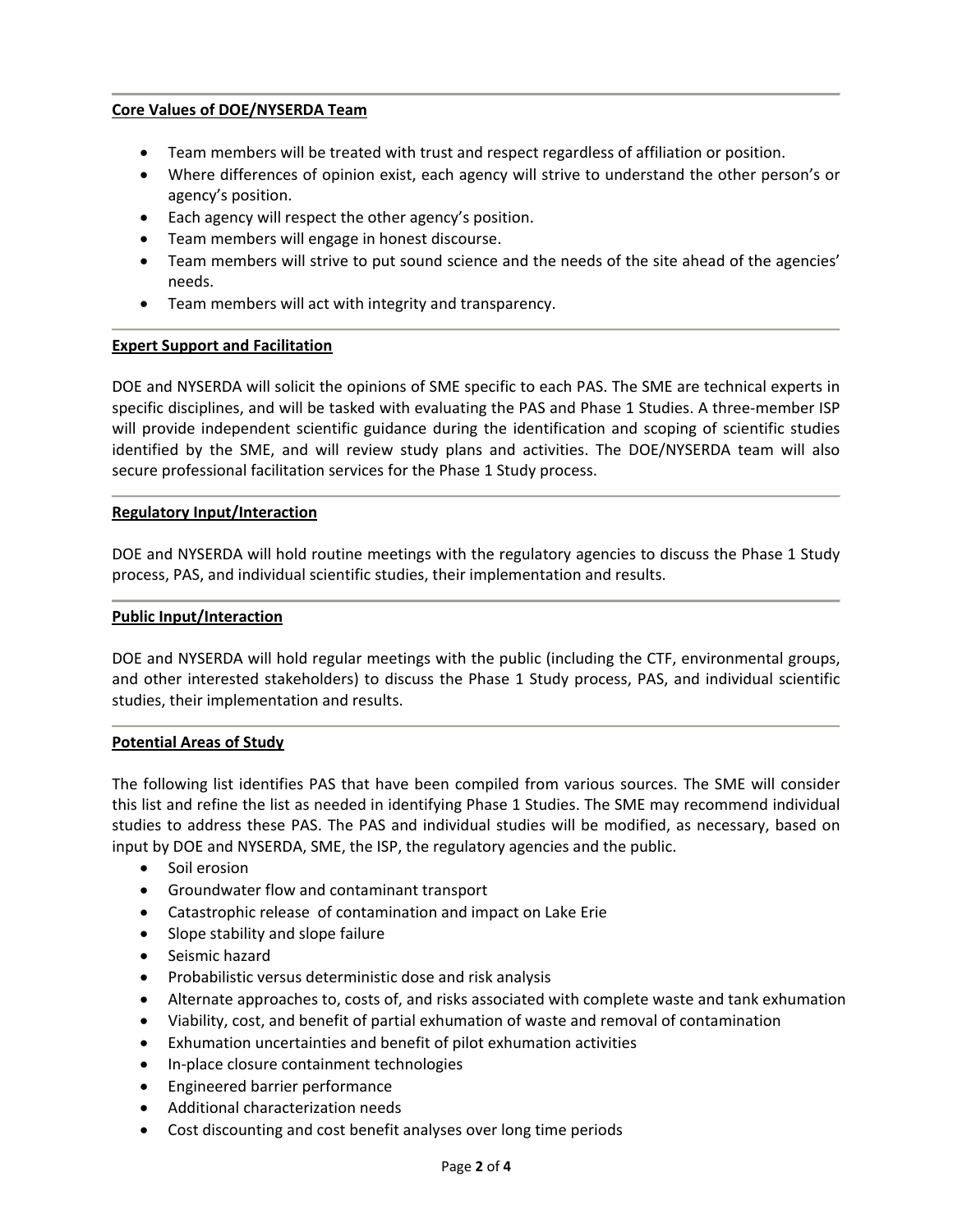#### **Phase 1 Study Process**

## **1. Initial Meeting with Regulatory Agencies**

DOE and NYSERDA held the initial meeting for the Phase 1 Study process with the regulatory agencies on June 15, 2010. Additional discussions will be held with the regulators on the process and on the PAS. DOE and NYSERDA will consider input from the regulatory agencies and will respond to comments.

## **2. Initial Meeting with the Public**

DOE and NYSERDA will hold a facilitated meeting with the public (including the Citizens Task Force (CTF), environmental groups, and general public) to present the Phase 1 Study process and the PAS. The public will be provided with an opportunity to ask questions and provide verbal and written comments on the material presented. DOE and NYSERDA will consider this input and respond to comments.

DOE and NYSERDA discussed the Phase 1 Study process on June 23, 2010, during a Citizens Task Force (CTF) meeting. Two additional meetings with the public were held on August 3, 2010 (Quarterly Public Meeting) and August 25, 2010 (CTF).

#### **3. Evaluation of Potential Areas of Study**

- a. DOE and NYSERDA will assign an SME for each PAS. A SME may be assigned to multiple PAS. DOE and NYSERDA will provide relevant background information on the PAS, including input received from stakeholders, to SME. DOE and NYSERDA communication, correspondence and direction to SME will be transparent between the agencies.
- b. The SME will evaluate their respective PAS, and recommend to DOE and NYSERDA Phase 1 Studies.
- c. Guidance by Independent Scientific Panel: If differences of opinion prevent the SME from making a recommendation as described in Item b., above, the SME may consult with the ISP in an attempt to resolve differences.

## **i. Option to Proceed in the Event of Continued Disagreement**

If consultation with the ISP does not resolve outstanding differences, the SME will inform DOE and NYSERDA of the disagreement. DOE and NYSERDA may: (1) decide to jointly conduct the disputed study; (2) decide not to conduct the disputed study; or (3) conduct the disputed study unilaterally, at the cost of the agency deciding to conduct the study unilaterally.

d. When the SME makes a recommendation(s) to: (a) conduct no additional scientific study of a PAS (including rationale), OR (b) conduct additional studies (including rationale and suggestions regarding priority), the recommendation(s) will be presented to DOE and NYSERDA.

Following the SME presentation of their recommendation(s) to DOE and NYSERDA, the regulatory agencies will be briefed and the public will be briefed at a Public Meeting. During this facilitated meeting, the SME, ISP, DOE, and/or NYSERDA will be available to respond to questions and comments. Written comments may be presented to the DOE and NYSERDA, and DOE and NYSERDA will respond to these comments.